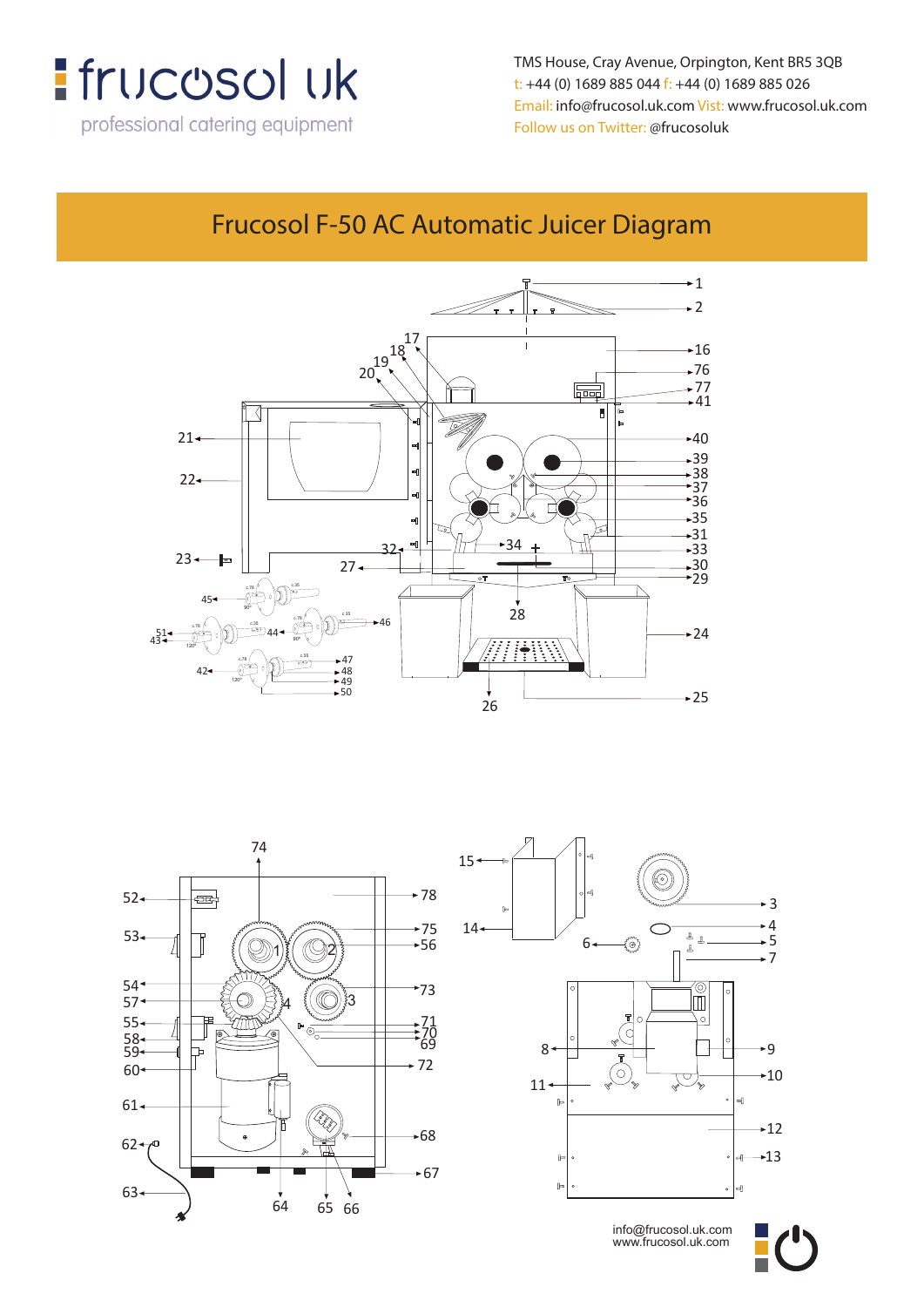# **:** frucosol uk

professional catering equipment

TMS House, Cray Avenue, Orpington, Kent BR5 3QB t: +44 (0) 1689 885 044 f: +44 (0) 1689 885 026 Email: info@frucosol.uk.com Vist: www.frucosol.uk.com Follow us on Twitter: @frucosoluk

#### Frucosol F-50AC Automatic Juicer Diagram

| <b>REF</b> | <b>NO</b>    | <b>Frucosol F50AC Automatic Juicer Spare Parts</b> | Price     |
|------------|--------------|----------------------------------------------------|-----------|
| f50ac-001  | $\mathbf{1}$ | <b>Black screw</b>                                 | £8.80     |
| f50ac-002  | 2            | Turntable                                          | £275.00   |
| f50ac-003  | 3            | Tooth gearing 60                                   | £57.20    |
| f50ac-004  | 4            | Black cut spacer                                   | £11.00    |
| f50ac-005  | 5            | Screw M5*8                                         | £1.10     |
| f50ac-006  | 6            | Inox gearing 18                                    | £79.20    |
| f50ac-007  | 7            | Feeder shaft with peg                              | £79.20    |
| f50ac-008  | 8            | Feeder motor                                       | £600.00   |
| f50ac-009  | 9            | Feeder capacitor                                   | £39.60    |
| f50ac-010  | 10           | <b>Black spacer</b>                                | £8.80     |
| f50ac-011  | 11           | Top case back                                      | £143.00   |
| f50ac-012  | 12           | Under case back                                    | £81.40    |
| f50ac-013  | 13           | Screw M5*10                                        | £1.10     |
| f50ac-014  | 14           | Feeder motor cover                                 | £81.40    |
| f50ac-015  | 15           | Screw M5*10                                        | £1.10     |
| f50ac-016  | 16           | Feeder                                             | £1,650.00 |
| f50ac-017  | 17           | Ramp A                                             | £66.00    |
| f50ac-018  | 18           | Ramp B                                             | £66.00    |
| f50ac-019  | 19           | Hinge                                              | £79.20    |
| f50ac-020  | 20           | Screw M4*10                                        | £1.10     |
| f50ac-021  | 21           | Door glass                                         | £35.20    |
| f50ac-022  | 22           | Front cover                                        | £330.00   |
| f50ac-023  | 23           | <b>Black screw</b>                                 | £8.80     |
| f50ac-024  | 24           | Plastic cube                                       | £15.40    |
|            |              | Inox cube                                          | £99.00    |
| f50ac-025  | 25           | Tray for glasses                                   | £44.00    |
| f50ac-026  | 26           | Grating for glasses                                | £55.00    |
| f50ac-027  | 27           | Filter                                             | £79.20    |
| f50ac-028  | 28           | Filter shooter                                     | £17.60    |
| f50ac-029  | 29           | Filter funnel                                      | £165.00   |
| f50ac-030  | 30           | <b>Bottom M4</b>                                   | £13.20    |
| f50ac-031  | 31           | Peel extractor R                                   | £33.00    |
| f50ac-032  | 32           | Peel extractor L                                   | £33.00    |
| f50ac-033  | 33           | Support extractor R                                | £26.40    |
| f50ac-034  | 34           | Support extractor L                                | £26.40    |
| f50ac-035  | 35           | Squeezer ball                                      | £70.40    |
| f50ac-036  | 36           | Support cutting blade                              | £44.00    |
| f50ac-037  | 37           | Cutting blade                                      | £79.20    |
| f50ac-038  | 38           | Screw M5*10                                        | £1.10     |
| f50ac-039  | 39           | Yellow screw                                       | £8.80     |
| f50ac-040  | 40           | Hollow item                                        | £70.40    |
| f50ac-041  | 41           | Support front cover                                | £13.20    |
| f50ac-042  | 42           | Squeezer shaft 4                                   | £101.20   |
| f50ac-043  | 43           | Squeezer shaft 3                                   | £101.20   |
| f50ac-044  | 44           | Squeezer shaft 1                                   | £101.20   |
| f50ac-045  | 45           | Squeezer shaft 2                                   | £101.20   |
| f50ac-046  | 46           | Peg 35'                                            | £33.00    |